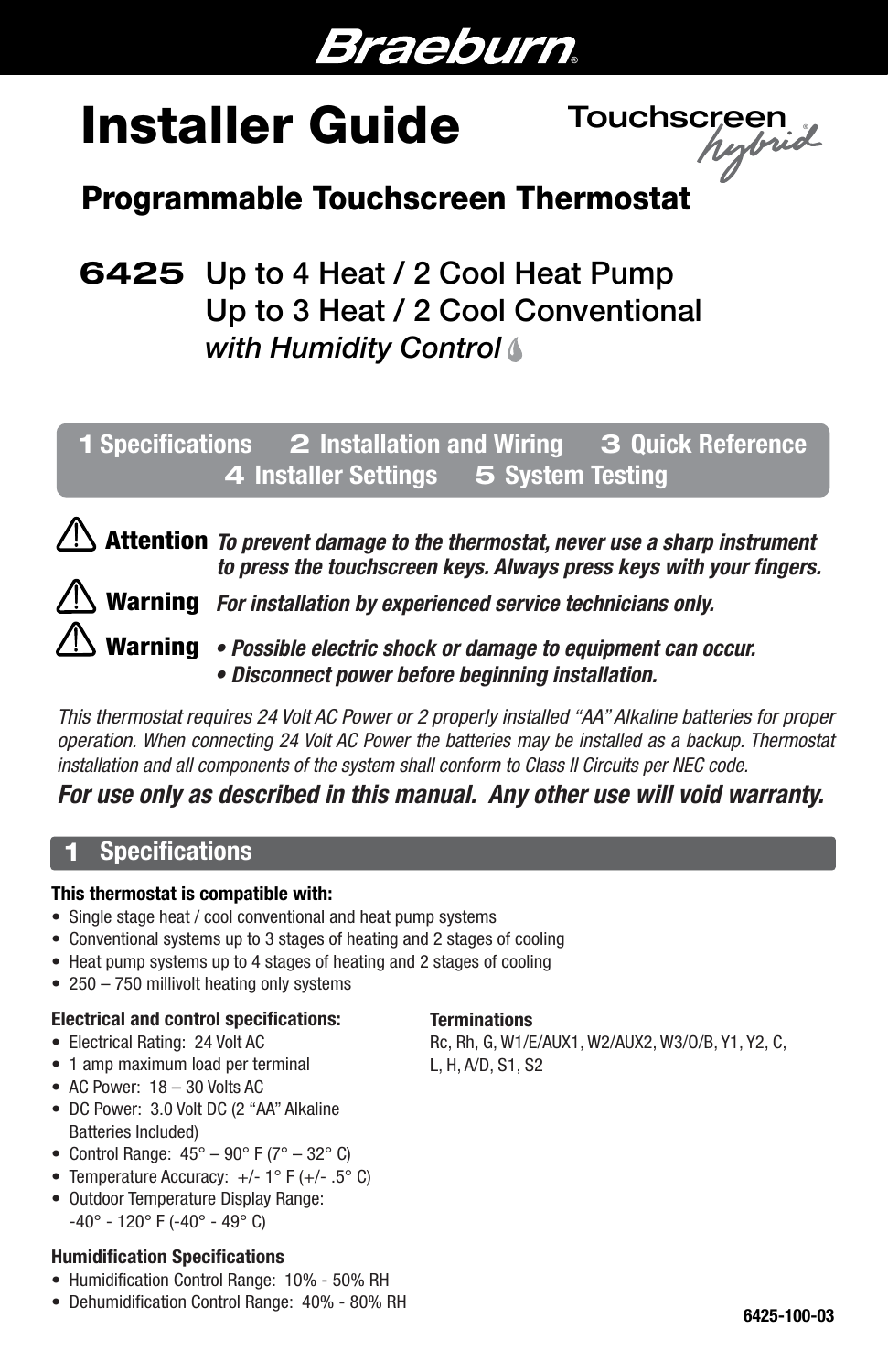## **Installation and Wiring**

#### $\overline{a}$ Warning *Disconnect power before beginning installation.*

#### Thermostat Location

Install the thermostat approximately 5 feet (1.5m) above the floor in an area that has a good amount of air circulation and maintains an average room temperature.

Avoid installation in locations where the thermostat can be affected by drafts, dead air spots, hot or cold air ducts, sunlight, appliances, concealed pipes, chimneys and outside walls.



#### Install your new Braeburn thermostat in 4 basic steps:

- 1 Install the sub-base
- 2 Provide Power
- 3 Connect your wires
- 4 Attach the thermostat to the sub-base

#### Install the Sub-Base: 1

- Remove the sub-base from the body of the thermostat.
- Mount the sub-base as shown below:

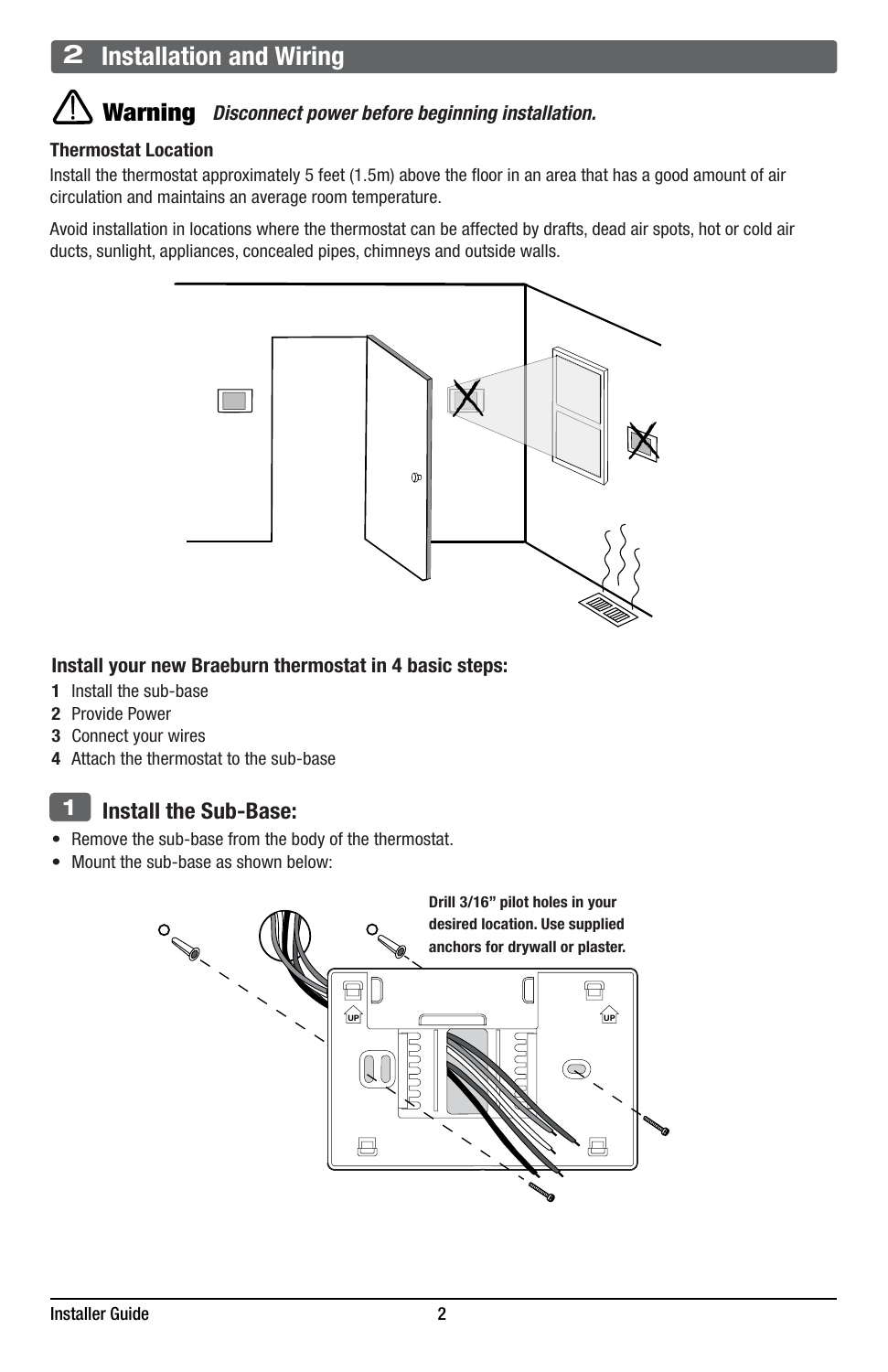#### Provide Power  $\mathbf{P}$



24VAC Power Terminal (C) and the State of Batteries Installed as Shown

- For 24 Volt AC power, you must connect the common side of the transformer to the C terminal on the thermostat sub-base. In dual transformer installations, the transformer common must come from the cooling transformer.
- For battery power, insert the 2 supplied "AA" type alkaline batteries into the battery compartment located in the rear housing of the thermostat. Make sure to position the Positive (+) and Negative (-) sides of the batteries correctly with the +/- symbols in the battery compartment.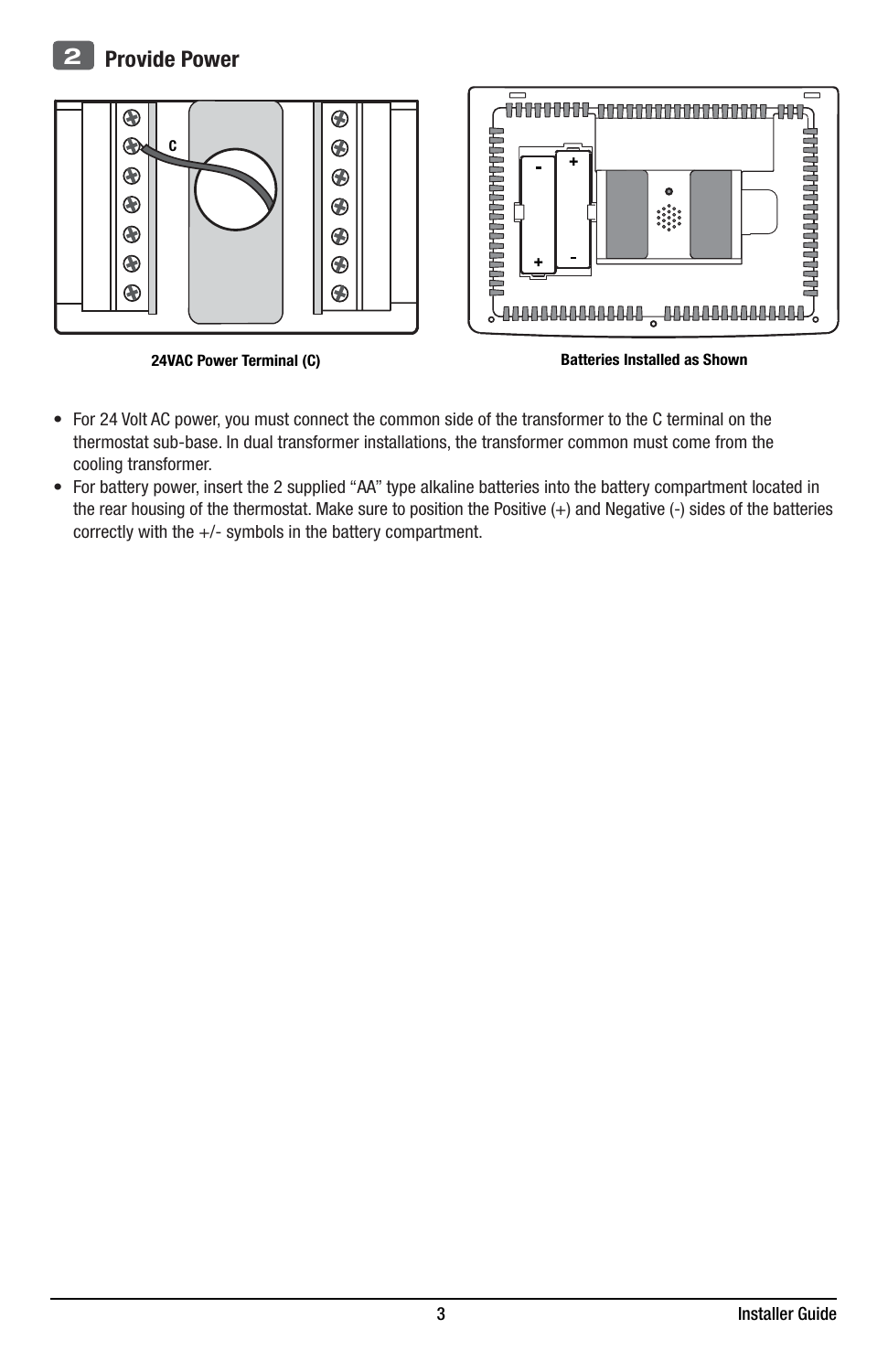#### Wiring Terminations

| <b>Terminal</b>                   | <b>Function</b> | <b>Description</b>                                                                                      |
|-----------------------------------|-----------------|---------------------------------------------------------------------------------------------------------|
| н                                 | Output          | Humidifier                                                                                              |
| A/D                               | Output          | (A) Economizer Control, (D) Dehumidifier                                                                |
| G                                 | Output          | <b>Fan Control</b>                                                                                      |
| <b>Rc</b>                         | Input           | 24 Volt AC Cooling Transformer<br>(Dual Transformer Systems Only)                                       |
| Rh                                | Input           | Power Connection (24 Volt AC Heating<br><b>Transformer or Millivolt Power Source)</b>                   |
| W1 / E/<br>AUX1                   | Output          | (W1) 1st Stage Conventional Heat,<br>(E) Emergency Heat,<br>(AUX1) 1st Stage Auxiliary Heat             |
| W <sub>2</sub> / AUX <sub>2</sub> | Output          | (W2) 2nd Stage Conventional Heat,<br>(AUX2) 2nd Stage Aux Heat                                          |
| $W3/0$ or B                       | Output          | (W3) 3rd Stage Conventional Heat,<br>(0) Cool Active Reversing Valve<br>(B) Heat Active Reversing Valve |
| Y1                                | Output          | 1st Stage Compressor                                                                                    |
| Y2                                | Output          | 2nd Stage Compressor                                                                                    |
| C                                 | Input           | 24 Volt AC Transformer Common                                                                           |
| L                                 | Input           | <b>System Malfunction Indicator</b>                                                                     |
| S <sub>1</sub><br>S <sub>2</sub>  | Input           | Optional Remote Sensor (Indoor or Outdoor)                                                              |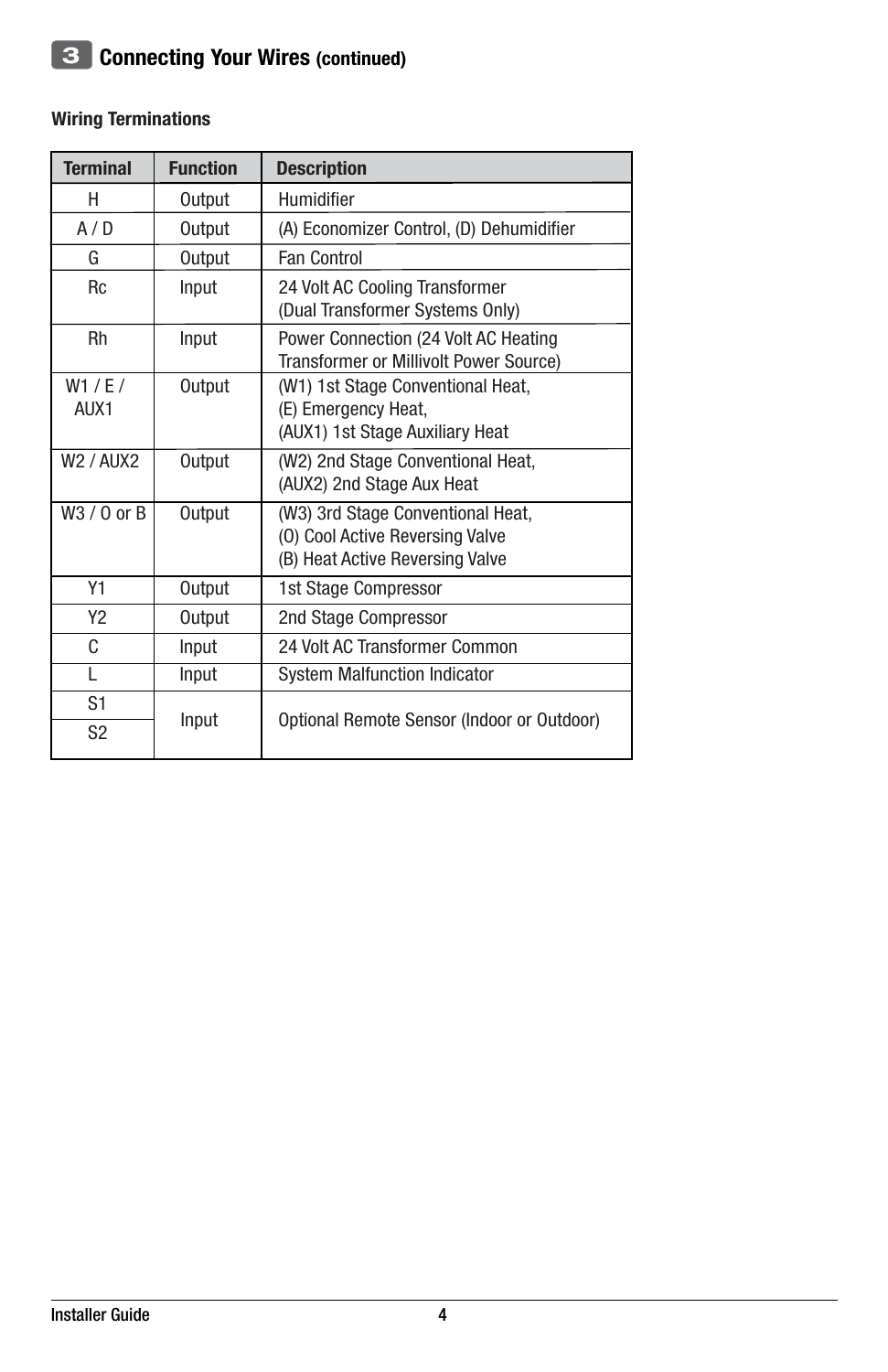#### Conventional Systems *Typical Wiring Configurations*

*NOTE: The "System Type" option will be configured in the Installer Settings section.* 

#### Heat Only or Millivolt

*Set System Type to 11CONV*

| ∣Rh | Power Connection                       |  |
|-----|----------------------------------------|--|
|     | <b>W1</b> Heat Relay                   |  |
| l G | Fan Relay <b>[note 4]</b>              |  |
| l C | 24 Volt AC Transformer Common [note 1] |  |

#### 1 HEAT / 1 COOL Single or Dual Transformer *Set System Type to 11CONV*

| Rh             | 24 Volt AC Power (heating transformer) [note 2] |  |
|----------------|-------------------------------------------------|--|
| <b>Rc</b>      | 24 Volt AC Power (cooling transformer) [note 2] |  |
| W <sub>1</sub> | <b>Heat Relay</b>                               |  |
| <b>Y1</b>      | <b>Compressor Relay</b>                         |  |
| G              | Fan Relay                                       |  |
| C              | 24 Volt AC Transformer Common [note 1, 3]       |  |

#### 2 HEAT / 2 COOL Single or Dual transformer *Set System Type to 22CONV*

| Rh        | 24 Volt AC Power (heating transformer) [note 2] |  |
|-----------|-------------------------------------------------|--|
| <b>Rc</b> | 24 Volt AC Power (cooling transformer) [note 2] |  |
| W1        | <b>Heat Relay Stage 1</b>                       |  |
| W2        | <b>Heat Relay Stage 2</b>                       |  |
| Y1        | <b>Compressor Relay Stage 1</b>                 |  |
| <b>Y2</b> | Compressor Relay Stage 2 [note 4]               |  |
| G         | Fan Relay                                       |  |
| C         | 24 Volt AC Transformer Common [note 1, 3]       |  |

#### 3 HEAT / 2 COOL Single or Dual Transformer *Set System Type to 32CONV*

| 24 Volt AC Power (heating transformer) [note 2] |  |
|-------------------------------------------------|--|
| 24 Volt AC Power (cooling transformer) [note 2] |  |
| <b>Heat Relay Stage 1</b>                       |  |
| W <sub>2</sub>   Heat Relay Stage 2             |  |
| <b>Heat Relay Stage 3</b>                       |  |
| <b>Compressor Relay Stage 1</b>                 |  |
| Compressor Relay Stage 2 [note 4]               |  |
| Fan Relay                                       |  |
| 24 Volt AC Transformer Common [note 1, 3]       |  |
|                                                 |  |

#### NOTES - Conventional Systems

- [1] Optional 24 Volt AC common connection.
- [2] Remove factory installed jumper for dual transformer systems.
- [3] In dual transformer systems, transformer common must come from cooling transformer.
- [4] If needed for system. *Provide disconnect and overload protection as required.*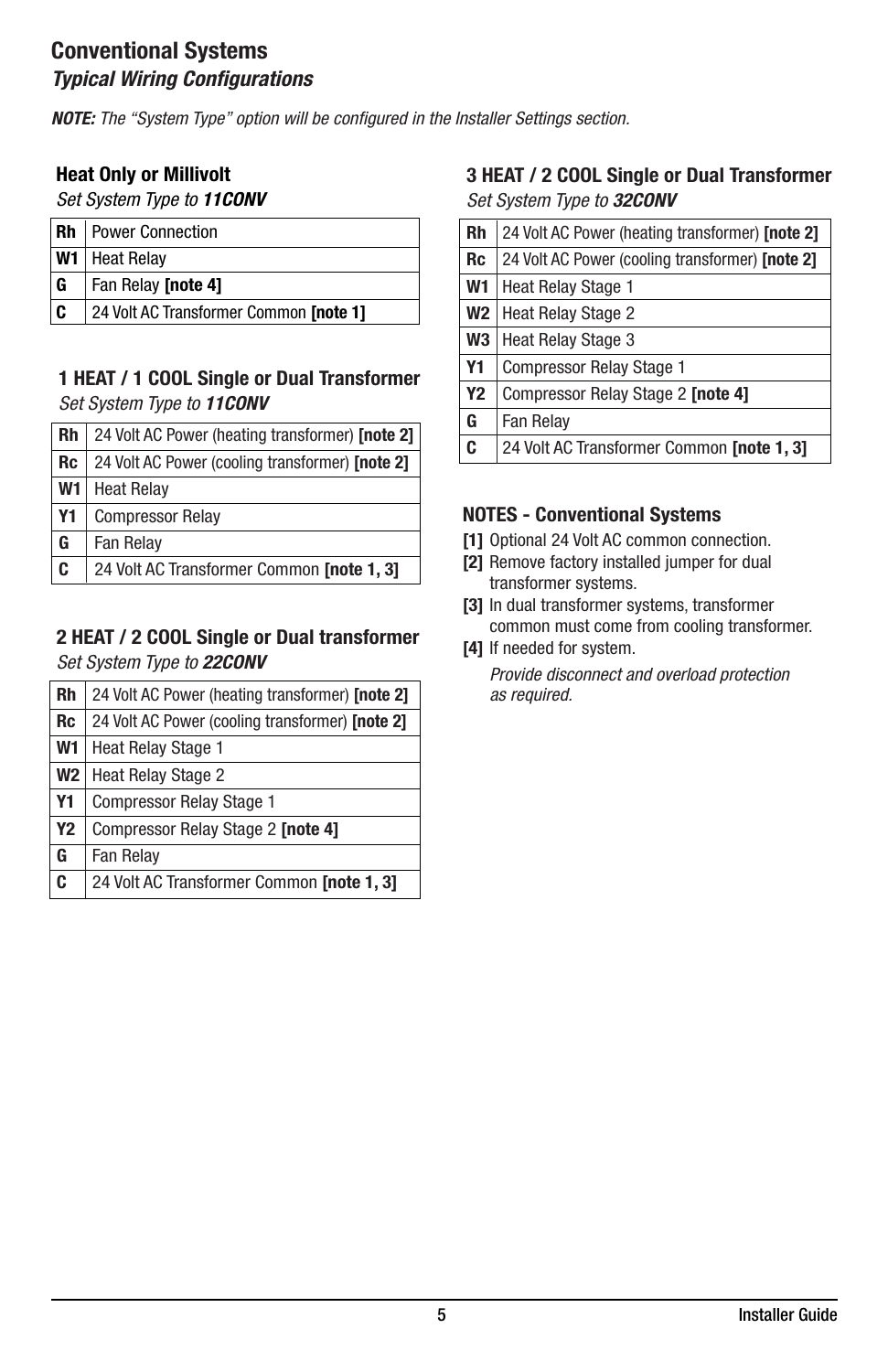#### Heat Pump Systems *Typical Wiring Configurations*

*NOTE: The "System Type" option will be configured in the Installer Settings section.* 

#### 1 HEAT / 1 COOL - No Auxiliary Heat

*Set System Type to 11HP*

| Rh        | 24 Volt AC Power                          |  |
|-----------|-------------------------------------------|--|
| <b>Rc</b> | Connected to Rh with supplied Jumper Wire |  |
|           | <b>0/B</b> Changeover Valve [note 2]      |  |
| <b>Y1</b> | <b>Compressor Relay</b>                   |  |
| G         | Fan Relav                                 |  |
| C         | 24 Volt AC Transformer Common [note 1]    |  |

## 2 HEAT / 2 COOL - No Auxiliary Heat

*Set System Type to 32HP*

| <b>Rh</b>      | 24 Volt AC Power                               |  |
|----------------|------------------------------------------------|--|
| <b>Rc</b>      | Connected to Rh with supplied Jumper Wire      |  |
| 0/B            | Changeover Valve [note 2]                      |  |
| Y1             | Compressor 1 Relay (1st stage heating/cooling) |  |
| Y <sub>2</sub> | Compressor 2 Relay (2nd stage heating/cooling) |  |
| G              | Fan Relay                                      |  |
| C              | 24 Volt AC Transformer Common [note 1]         |  |
|                | Optional System Fault Monitor [note 4]         |  |

## 2 HEAT / 1 COOL - Including Auxiliary Heat

*Set System Type to 22HP*

| Rh   | 24 Volt AC Power                                  |  |
|------|---------------------------------------------------|--|
| Rc   | Connected to Rh with supplied Jumper Wire         |  |
| 0/B  | Changeover Valve [note 2]                         |  |
| Y1   | Compressor Relay (1st stage heating/cooling)      |  |
| W2 I | Auxiliary Heat Relay (2nd stage heating) [note 3] |  |
| Е    | <b>Emergency Heat Relay [note 3]</b>              |  |
| G    | Fan Relay                                         |  |
| C    | 24 Volt AC Transformer Common [note 1]            |  |
|      | Optional System Fault Monitor [note 4]            |  |

#### 3 HEAT / 2 COOL – Including Auxiliary Heat *Set System Type to 32HP*

| Rh     | 24 Volt AC Power                                                     |  |
|--------|----------------------------------------------------------------------|--|
| Rc     | Connected to Rh with supplied Jumper Wire                            |  |
| 0/B    | Changeover Valve [note 2]                                            |  |
| Υ1     | Compressor 1 Relay (1st stage heating/cooling)                       |  |
| Υ2     | Compressor 2 Relay (2nd stage heating/cooling)                       |  |
| AUX1/E | Auxiliary Heat Relay (3rd stage heating)<br>/Emergency Heat [note 5] |  |
| Е      | <b>Emergency Heat Relay [note 5]</b>                                 |  |
| G      | Fan Relay                                                            |  |
| C      | 24 Volt AC Transformer Common [note 1]                               |  |
|        | Optional System Fault Monitor [note 4]                               |  |

#### 4 HEAT / 2 COOL - Including Auxiliary Heat *Set System Type to 42HP*

| Rh               | 24 Volt AC Power                                                       |  |
|------------------|------------------------------------------------------------------------|--|
| Rc               | Connected to Rh with supplied Jumper Wire                              |  |
| 0/B              | Changeover Valve [note 2]                                              |  |
| Υ1               | Compressor 1 Relay (1st stage heating/cooling)                         |  |
| Υ2               | Compressor 2 Relay (2nd stage heating/cooling)                         |  |
| AUX1/E           | Auxiliary Heat Relay 1 (3rd stage heating)<br>/Emergency Heat [note 5] |  |
| AUX <sub>2</sub> | Auxiliary Heat Relay 2 Relay (4th stage heating)                       |  |
| E                | Emergency Heat Relay [note 5]                                          |  |
| G                | Fan Relay                                                              |  |
| C                | 24 Volt AC Transformer Common [note 1]                                 |  |
|                  | Optional System Fault Monitor [note 4]                                 |  |

#### NOTES - Heat Pump Systems

- [1] Optional 24 Volt AC common connection.
- [2] O (cool active) or B (heat active) is selected in the Installer Settings menu.
- [3] Install a field supplied jumper between the W2/AUX2 and W1/E/AUX1 terminals if there is no separate emergency heat relay installed.
- [4] If the L terminal is used, the 24 Volt AC common must be connected (C terminal).
- [5] If a separate emergency heat relay is installed, the W1/E/AUX1 terminal should have both the auxiliary heat 1 relay and emergency heat relay connected.

*Provide disconnect and overload protection as required.*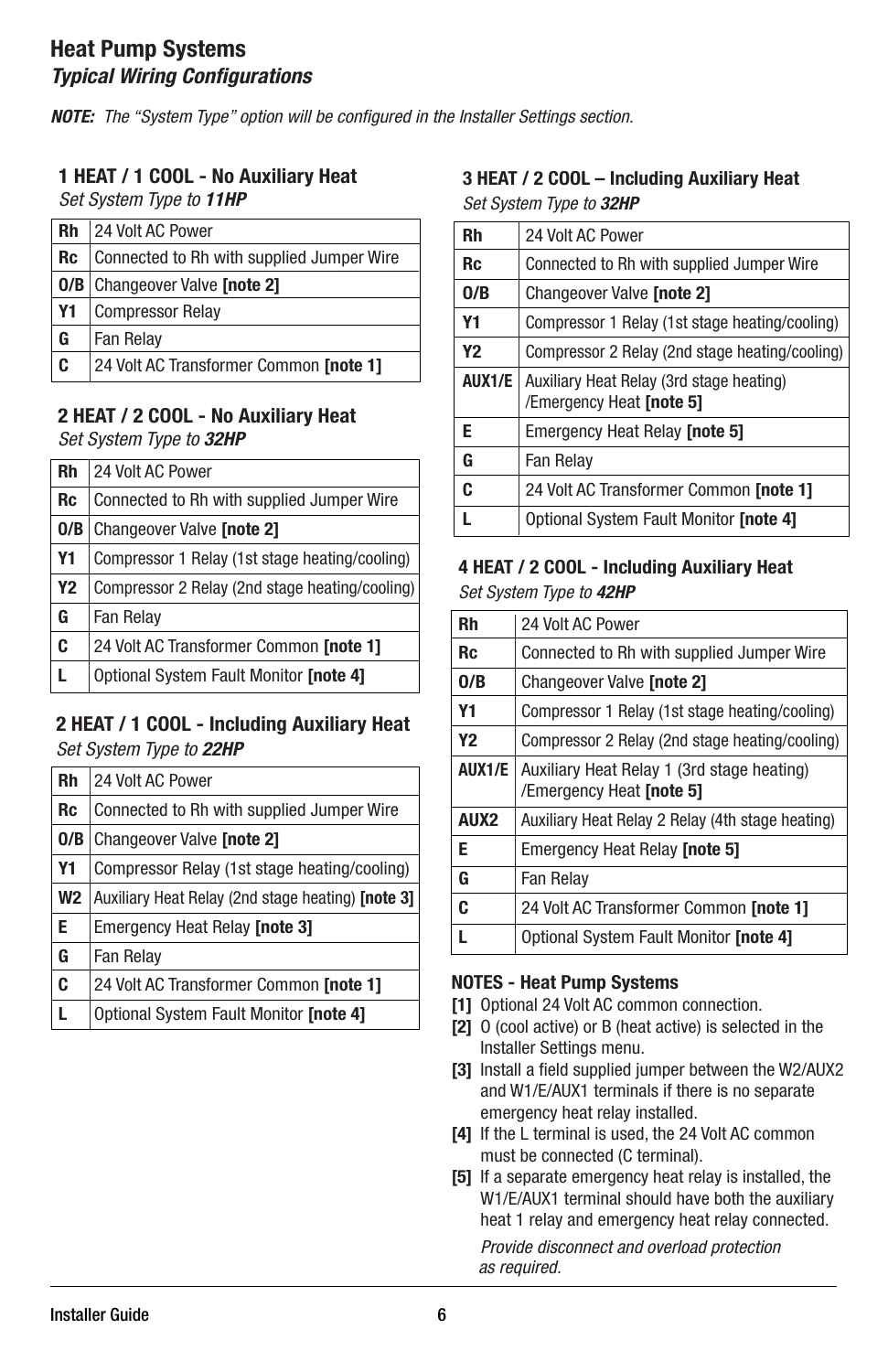#### All System Types *Additional Wiring Options*

*NOTE: Additional options are configured in the Installer Settings section.*

| $rac{S1}{S2}$ | Indoor or Outdoor Remote Sensor [note 1]              |
|---------------|-------------------------------------------------------|
|               |                                                       |
| A/D           | Economizer Control / Dehumidification Output [note 2] |
| H             | Humidification Output [note 3]                        |

#### NOTES - Additional Wiring Options

[1] These terminals can be used to connect a Braeburn® indoor or outdoor remote sensor.

- [2] This terminal can be used for:
	- A) Outside air control
	- B) Control an external dehumidifier
	- C) Fan speed reduction
- [3] This terminal can be used to connect an external humidifier.

# UP UP V UP S2 G C /AUX1 4 Attaching the thermostat to the sub-base

- 1) Line up the thermostat body with the sub-base.
- 2) Carefully push the thermostat body against the sub-base until it snaps in place.



<sup>3)</sup> Insert Quick Reference Card into slot on top of thermostat.

## *NOTE: This thermostat ships configured as a 1H/1C conventional thermostat. Confirm installer settings. See page 10.*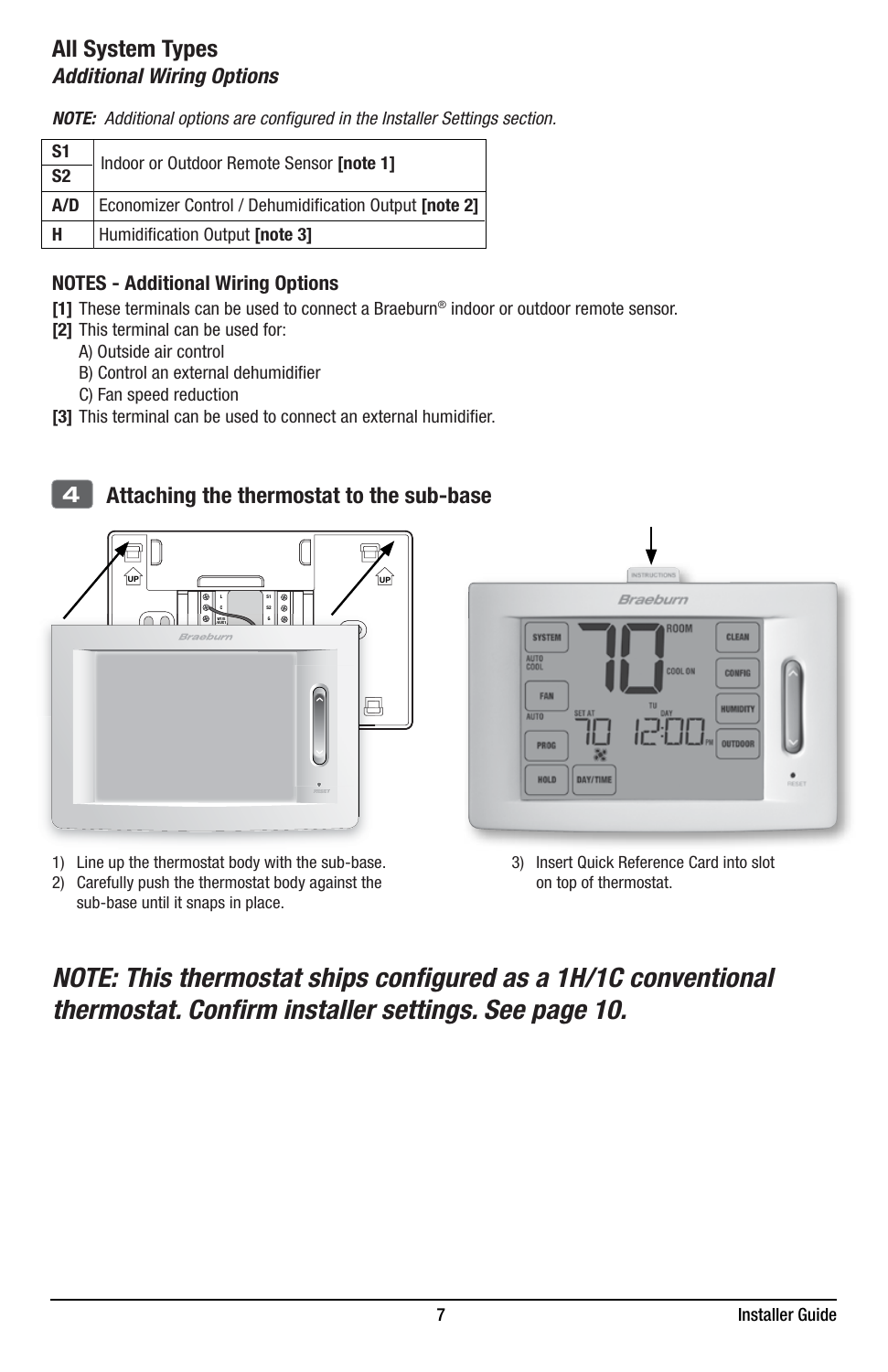

## Thermostat Display

|  | <b>1 Room Temperature</b> Displays the current room temperature                        |
|--|----------------------------------------------------------------------------------------|
|  |                                                                                        |
|  |                                                                                        |
|  |                                                                                        |
|  |                                                                                        |
|  |                                                                                        |
|  |                                                                                        |
|  | <b>8</b> Program Event Indicator Displays the program event                            |
|  |                                                                                        |
|  | <b>IO</b> System Status Indicator  Displays information about the status of the system |
|  |                                                                                        |
|  |                                                                                        |

## **Thermostat**

|  | <b>ES</b> Quick Reference Instructions Stored in slot located at top of thermostat     |
|--|----------------------------------------------------------------------------------------|
|  |                                                                                        |
|  |                                                                                        |
|  | <b>Installer Clear Button</b> Located on back of thermostat body – clears all settings |
|  |                                                                                        |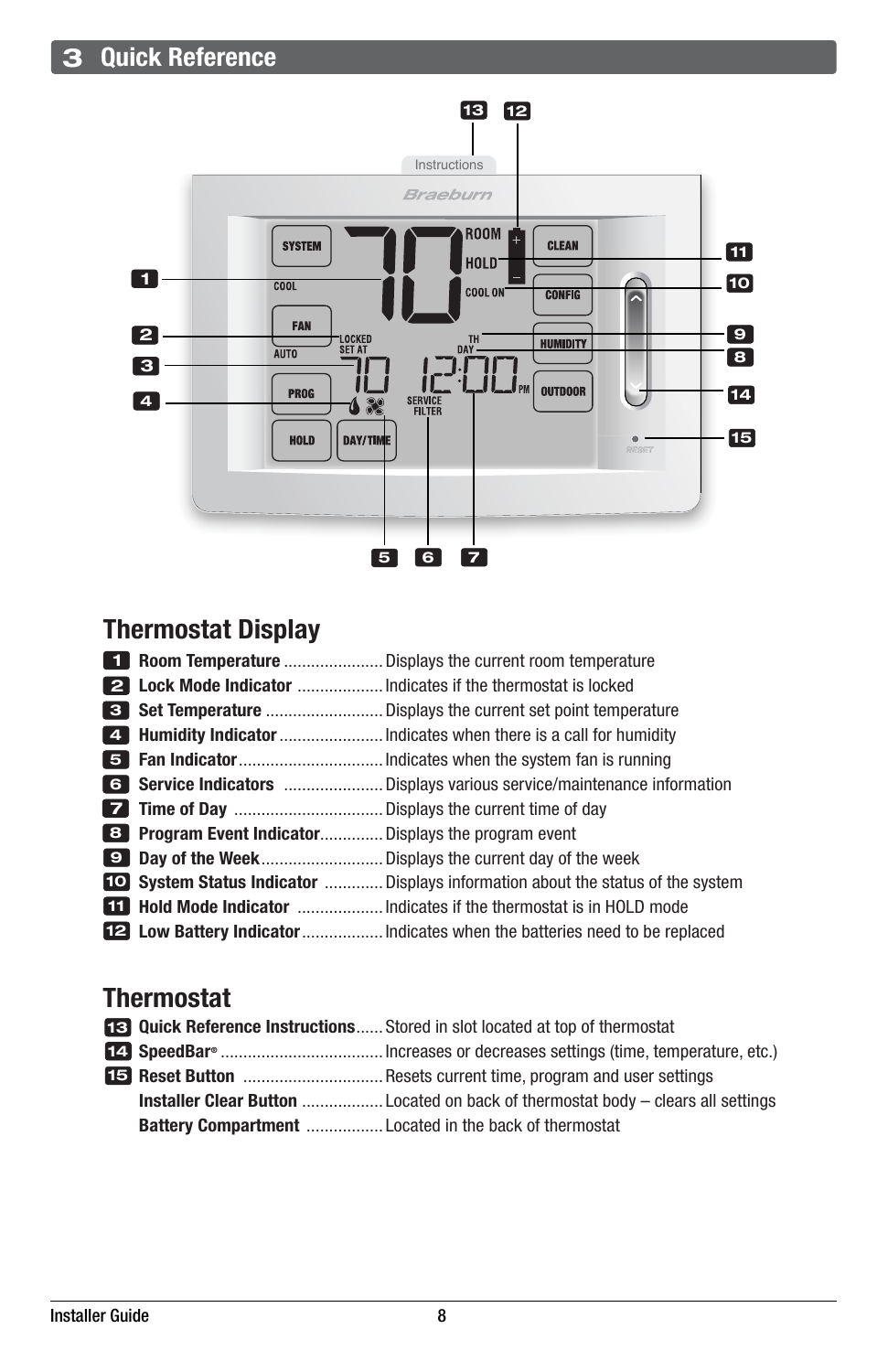

## Thermostat TouchPads

*NOTE: Thermostat TouchPads are located on the left, right and bottom portions of the display screen. They are the "touch sensitive" segments used to adjust your thermostat. Depending on the equipment installed, all touch pads may not show.*

| <b>SYSTEM</b><br>FAN | Selects AUTO (Heat/Cool), COOL, OFF HEAT or EMER (Emergency Heat)<br>Selects AUTO, ON, CIRC (Circulation) and PROG (Program) fan modes |
|----------------------|----------------------------------------------------------------------------------------------------------------------------------------|
| <b>PROG</b>          | Selects programming mode or press for 3 seconds to select SpeedSet <sup>®</sup> mode                                                   |
| <b>HOLD</b>          | Enters / Exits the HOLD mode (program bypass)                                                                                          |
| DAY/TIME             | Sets the current time and day of the week                                                                                              |
| <b>BACK</b>          | Moves back in setting and programming modes                                                                                            |
| <b>NEXT</b>          | Moves forward in setting and programming modes                                                                                         |
| <b>RETURN</b>        | Returns to normal mode from program or settings modes                                                                                  |
| <b>OUTDOOR</b>       | Displays the outdoor temperature if a Braeburn <sup>®</sup> outdoor sensor is installed                                                |
| <b>HUMIDITY</b>      | Displays or adjust the current humidity level                                                                                          |
| <b>CONFIG</b>        | Enters the User and Installer settings modes                                                                                           |
| <b>CLEAN</b>         | Enters a brief screen cleaning mode                                                                                                    |
|                      |                                                                                                                                        |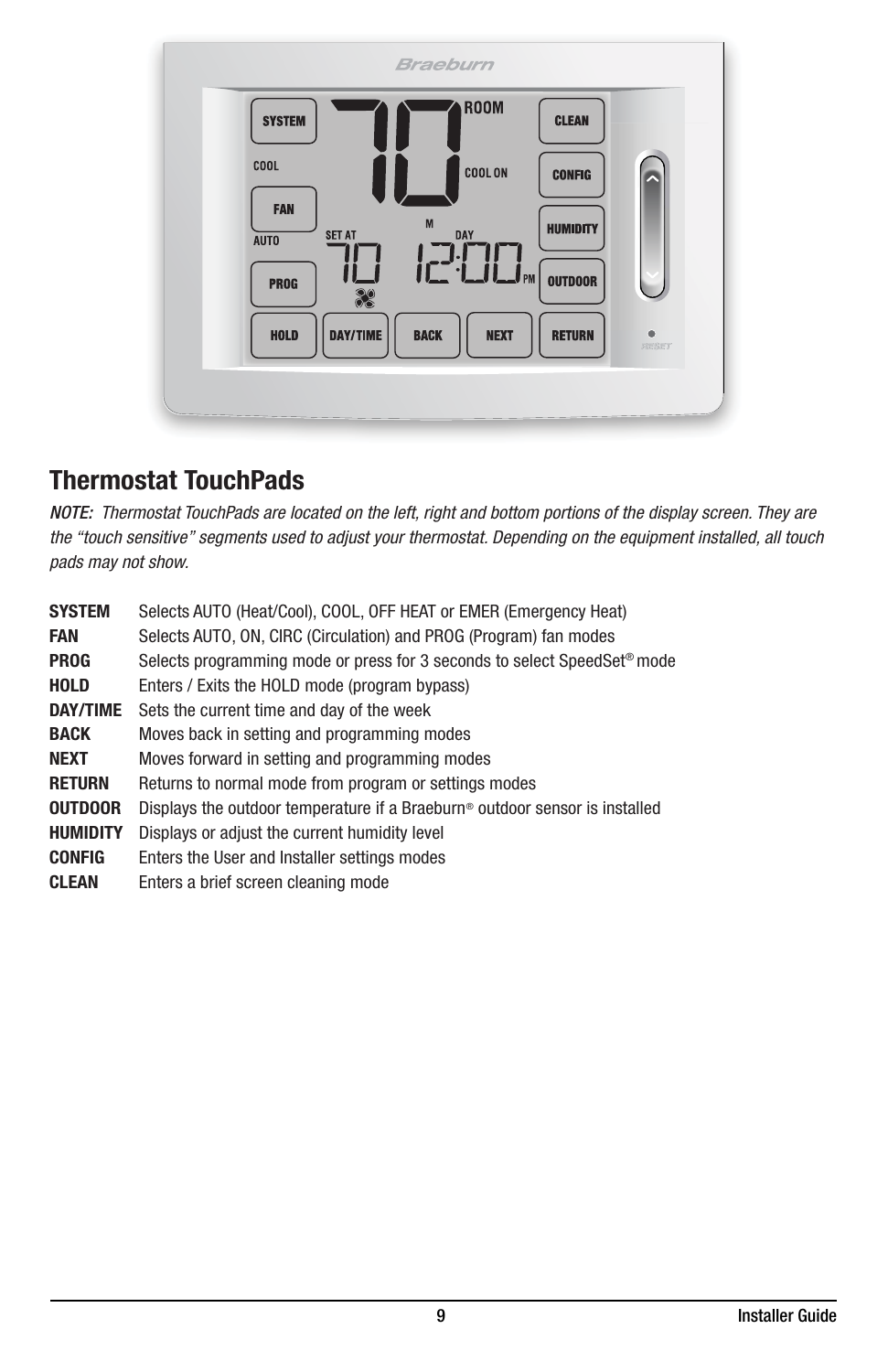## **Installer Settings**

The Installer Settings must be properly configured in order for this thermostat to operate correctly. The Installer Settings are menu driven. The portion of these settings that do not apply to your setup will be skipped. These settings are indicated below with comments. More detail on each setting follows this table.



- 1. Touch and hold down the SYSTEM and CONFIG TouchPads for 3 seconds.
- 2. Release both buttons and the first installer setting will be displayed.
- 3. Change settings as required using the UP or DOWN portion of the SpeedBar®.
- 4. Touch NEXT or BACK to move to the next or previous setting, touch RETURN to exit.

| No.            | <b>Installer Setting</b><br>(Notes follow this table) | <b>Factory</b><br><b>Default</b> | <b>Setting</b><br><b>Options</b>                   | <b>Comments</b><br>(More information follows this table)                                                                                         |
|----------------|-------------------------------------------------------|----------------------------------|----------------------------------------------------|--------------------------------------------------------------------------------------------------------------------------------------------------|
| $\mathbf{1}$   | Residential or<br>or Commercial Profile               | RES                              | RES<br>comm                                        | Select for Residential profile<br>Select for Commercial profile                                                                                  |
| 2              | <b>Programming Mode</b><br>[note 1]                   | <b>7PR06</b>                     | 7 PROG<br><b>S2 PROG</b><br><b>NO PROG</b>         | Select for 7 day programming mode<br>Select for 5-2 day programming mode<br>Select for non-programmable mode                                     |
| 3              | <b>Clock Format</b>                                   | 15 HK                            | 12 HR<br><b>SA HB</b>                              | Select for 12 hour clock<br>Select for 24 hour clock                                                                                             |
| 4              | <b>Temperature Scale</b>                              | F 086                            | F 086<br>C DEG                                     | Select for Fahrenheit display<br>Select for Celsius display                                                                                      |
| 5              | Auto Changeover                                       | oF RUTO                          | oF RUTO<br>ON RUTO                                 | Disables Auto Changeover mode<br>Enables Auto Changeover mode                                                                                    |
|                |                                                       |                                  | 11CONV<br>22CONV<br>32CONV                         | Select for 1H/1C Conventional system<br>Select for 2H/2C Conventional system<br>Select for 3H/2C Conventional system                             |
| 6              | <b>System Type</b>                                    | <b>WEANU</b>                     | 11HP<br>22HP<br>32HP<br>42HP                       | Select for 1H/1C Heat Pump system<br>Select for 2H/2C Heat Pump system<br>Select for 3H/2C Heat Pump system<br>Select for 4H/2C Heat Pump system |
| $\overline{7}$ | 1st Stage Differential                                | 0.5 DIFT                         | $0.5.10$ or<br>2.0 DIF1                            | Select a 1st stage temperature differential of .5°,<br>1° or 2° F (.25°, .5° or 2° C)                                                            |
| 8              | 2nd Stage Differential<br><b>Inote 21</b>             | 530 DIF2                         | 1.0, 2.0, 3.0,<br>$4.0, 5.0$ or<br>6.0 DIF2        | Select a 2nd stage temperature differential of 1°,<br>2°, 3°, 4°, 5° or 6° F (.5°, 1°, 1.5°, 2°, 2.5° or 3° C)                                   |
| 9              | 3rd Stage Differential<br>[note 2]                    | 2.0 0183                         | 1.0, 2.0, 3.0,<br>4.0, 5.0 or<br>6.0 DIF3          | Select a 3rd stage temperature differential of 1°, 2°,<br>3°, 4°, 5° or 6° F (.5°, 1°, 1.5°, 2°, 2.5° or 3°C)                                    |
| 10             | 4th Stage Differential<br>[note 2]                    | 2.0 DIEY                         | 1.0, 2.0, 3.0,<br>$4.0, 5.0$ or<br><b>6.0 DIFY</b> | Select a 4th stage temperature differential of 1°.<br>2°, 3°, 4°, 5° or 6° F (.5°, 1°, 1.5°, 2°, 2.5° or 3° C)                                   |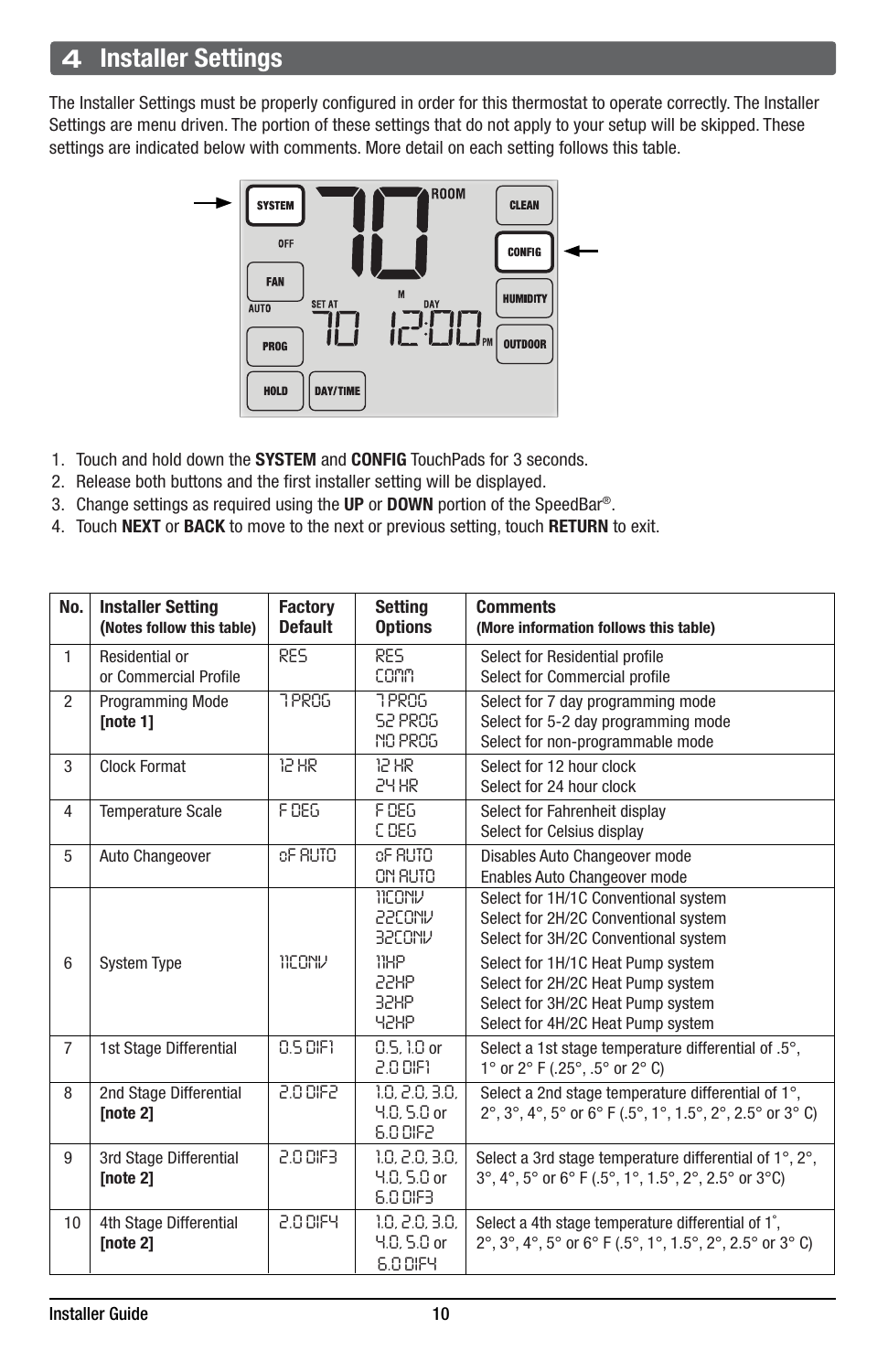|                 | <b>No. Installer Setting</b><br>(Notes follow this table)     | <b>Factory</b><br><b>Default</b> | <b>Setting</b><br><b>Options</b> | <b>Comments</b><br>(More information follows this table)                                                                                                               |  |
|-----------------|---------------------------------------------------------------|----------------------------------|----------------------------------|------------------------------------------------------------------------------------------------------------------------------------------------------------------------|--|
| 11              | 1st Stage Fan Control<br>[note $3$ ]                          | HG FRN 1                         | HG FAN 1<br>HE FAN 1             | Select for 1st stage Gas heating<br>Select for 1st stage Electric heating                                                                                              |  |
| 12 <sup>2</sup> | <b>Emergency Heatl</b><br>Fan Control [note 4]                | HE EMER                          | HE EMER<br>HG EMER               | Select for Electric Emergency Heat<br>Select for Gas Emergency Heat                                                                                                    |  |
| 13              | <b>Reversing Valve</b><br>(0/B Terminal) [note 5]             | REVO                             | REVO<br>REVB                     | Select for cool active Reversing Valve (O terminal)<br>Select for heat active Reversing Valve (B terminal)                                                             |  |
| 14              | <b>Fossil Fuel</b><br>Backup Heat [note 4]                    | RE RUX                           | RE RUX<br>RG RUX                 | Select for Electric Auxiliary heat (with compressor)<br>Select for Gas Auxiliary heat (without compressor)                                                             |  |
| 15              | <b>Compressor Power Outage</b><br>Protection [notes 3, 6]     | oF CPOP                          | oF CPOP<br>on CPOP               | Disables Power Outage Lockout Delay<br>Enables Power Outage Lockout Delay                                                                                              |  |
| 16              | <b>AC Power Interrupt</b><br>Warning [note 6]                 | AC oF MONR                       | AC oF MONR<br><b>RC on NONR</b>  | Disables AC Power Interrupt Warning<br>Enables AC Power Interrupt Warning                                                                                              |  |
| 17              | <b>Compressor Short</b><br><b>Cycle Protection</b>            | S CSCP                           | 5, 4, 3, 2 or<br>O CSCP.         | Select a compressor short cycle protection delay of 5,<br>4, 3, 2 or 0 minutes                                                                                         |  |
| 18              | <b>Residual Cooling</b><br>Fan Delay                          | <b>60 FRN</b>                    | 90, 60, 30<br>or C FRN           | Select a Residual Cooling Fan Delay of 90, 60,<br>30 or 0 seconds.                                                                                                     |  |
| 19              | <b>Circulating Fan Lock</b>                                   | oF CIRC                          | oF CIRC<br>on CIRC               | Disables Circulating Fan Lock mode<br>Enables Circulating Fan Lock mode                                                                                                |  |
| 20              | <b>Adaptive Recovery</b><br>Mode (ARM <sup>™</sup> ) [note 7] | of REC                           | oF REC<br>on REC                 | Disables Adaptive (early) Recovery mode<br>Enables Adaptive (early) Recovery mode                                                                                      |  |
| 21              | <b>Indoor Remote Sensor</b><br>Control* [note 8]              | <b>ISENS</b>                     | <b>ISENS</b><br>E SENS<br>R SENS | Temperature is sensed from thermostat only.<br>Temperature is sensed from remote sensor only.<br>Temperature is combined with the thermostat and<br>the remote sensor. |  |
| 22              | <b>Lockout Security Level</b>                                 | 5 FOCK                           | 5 FOCK<br>ILOCK                  | If locked - Complete lockout is enabled<br>If locked - Partial lockout is enabled (SpeedBar® is<br>still functional)                                                   |  |
| 23              | Humidification                                                | OFF                              | OFF<br>DEP.<br>IND.              | <b>Disables Humidification</b><br><b>Enables Dependent Humidification</b><br><b>Enables Independent Humidification</b>                                                 |  |
| 24              | Auto Humidity Set<br>Point Limit [notes 9, 12]                | <b>RUTO</b>                      | <b>RUTO</b><br>MRN               | Enables automatic humidity control based on<br>outdoor temperature.<br>Enables manual humidity control from thermostat.                                                |  |
| 25              | Dehumidification                                              | OFF                              | OFF<br>DEP.<br>IND.              | <b>Disables Dehumidification</b><br><b>Enables Dependent Dehumidification</b><br>Enables Independent Dehumidification                                                  |  |
| 26              | <b>Dehumidification Over</b><br>Cooling Limit [note 10]       | 1.0 LIN                          | $1.0, 2.0$ or<br>3.0 LIN         | Select a dehumidification over cooling limit of 1.0°, 2.0°<br>or 3.0° F (.5°, 1.0° or 1.5° C)                                                                          |  |
| 27              | Dehumidification<br>Terminal (D) Output                       | OFF                              | OFF<br>NI.<br>N8.                | Disables Dehumidification Terminal (D)<br>Selects normally inactive relay (N/O)<br>Selects normally active relay (N/C)                                                 |  |
| 28              | Auto Changeover<br>Dead Band [note 11]                        | 3 BRND                           | 2.3. 4 or 5<br><b>BAND</b>       | Select a Dead Band of 2°, 3°, 4° or 5° F<br>(1°, 2° or 3° C) for Auto Changeover mode.                                                                                 |  |
| 29              | <b>Compressor Balance</b><br>Point [notes 4, 12]              | NO BRLC                          | NO BRLC<br>15-50 BRLC            | <b>Disables Balance Points</b><br>Select a Compressor Balance Point of 15°- 50 °F<br>$(-9^{\circ} - 10^{\circ} \text{ C})$                                             |  |
| 30              | <b>Auxiliary Heat Balance</b><br>Point [notes 4, 12]          | <b>MO 88L8</b>                   | NO BRLA<br>70-40 BRLR            | <b>Disables Balance Points</b><br>Select a Auxiliary Heat Balance Point of 70°-40° F<br>$(21^{\circ} - 4^{\circ} C)$                                                   |  |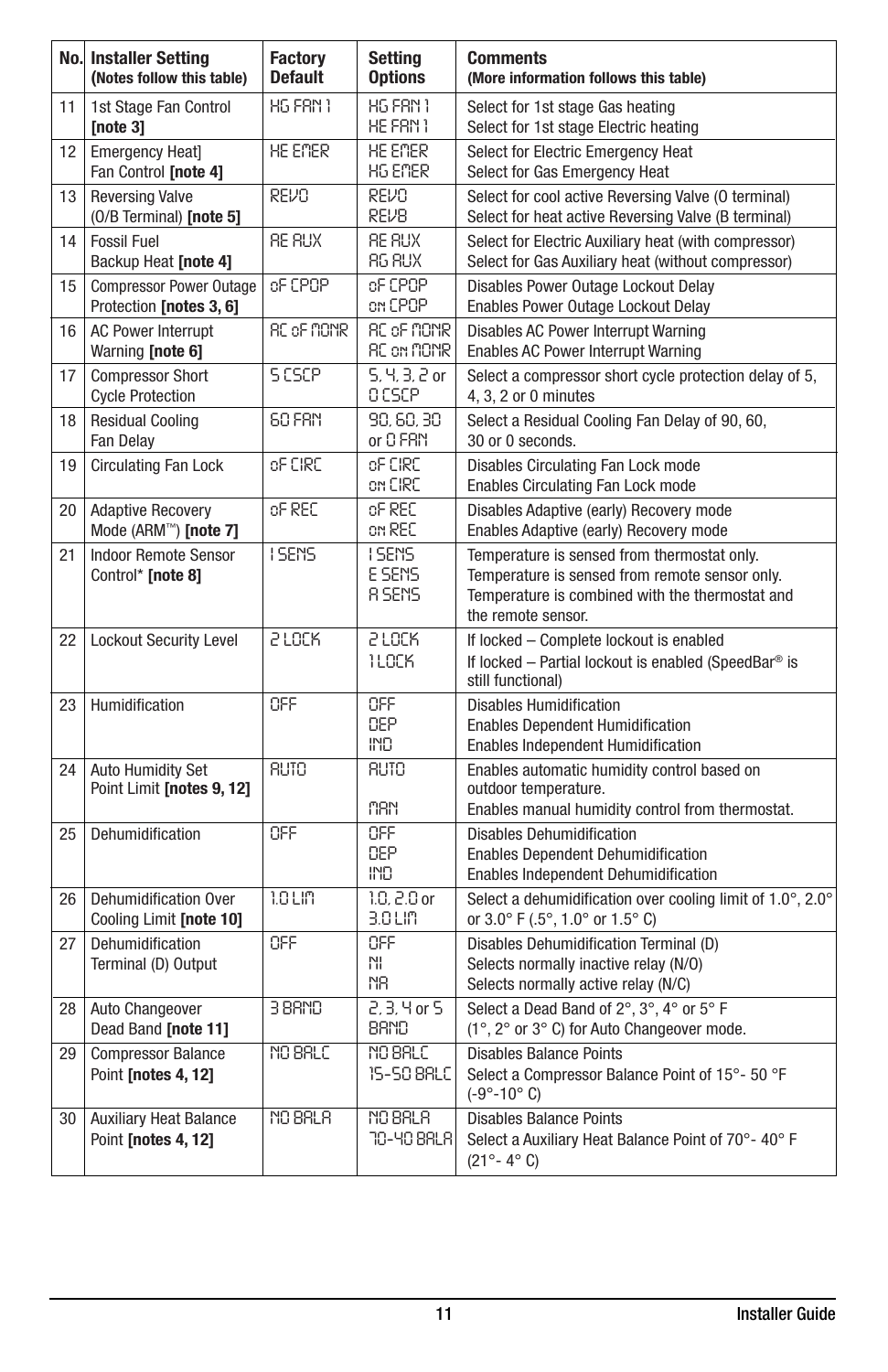|    | <b>No. Installer Setting</b><br>(Notes follow this table) | <b>Factory</b><br><b>Default</b> | Setting<br><b>Options</b>     | <b>Comments</b><br>(More information follows this table)                                                                            |
|----|-----------------------------------------------------------|----------------------------------|-------------------------------|-------------------------------------------------------------------------------------------------------------------------------------|
| 31 | Outside Air Intake<br>(A Terminal) [note 13]              | OR NONE                          | OB NONE<br>OB FOON<br>OR TOD. | Disables Outside Air Intake option<br>Enables Outside Air Intake (Economizer Mode)<br>Enables Outside Air Intake (Time of Day Mode) |
| 32 | Heat Set Point Upper Limit                                | 90LIN                            | 90-60 LIN                     | Select a Heat Set Point Upper Limit of 90°-60° F (32°-10° C)                                                                        |
| 33 | Cool Set Point Lower Limit   45LIN                        |                                  | 45-80 LIN                     | Select a Cool Set Point Lower Limit of 45°-80° F (7°-27° C)                                                                         |

\*When a Braeburn® outdoor sensor is connected, the thermostat automatically recognizes it.

*NOTE: Additional options such as Service Monitors, Setting the lock code, audible tone, etc. are located in the User Settings – See User manual for information on setting these options.*

#### NOTES - Installer Settings

- 1 Only available if Residential profile was selected in option 1.
- 2 Only available if a 2, 3 or 4 stage system type was selected in option 6.
- 3 Only available if a Conventional system was selected in option 6.
- 4 Only available if a 2, 3 or 4 stage Heat Pump system was selected in option 6.
- 5 Only available if a Heat Pump system was selected in option 6.
- 6 Only available if the 24 Volt AC common wire is connected to the C terminal.
- 7 Only available if a programmable profile was selected in option 2.
- 8 Only available if a Braeburn<sup>®</sup> indoor remote sensor was connected.
- 9 Only available if humidification was enabled in option 23.
- 10 Only available if dependent dehumidification was enabled in option 25.
- 11 Only available if auto changeover was enabled in option 5.
- 12 Only available if a Braeburn outdoor sensor was connected.
- 13 Only available if Commercial profile was selected in option 1.

#### Detailed Explanation of Installer Settings (also see NOTES above):

- 1 Profile Selects a residential (RES) or commercial (COMM) profile. If residential is selected, 4 programming events per day are available. If commercial is selected, 2 event, 7 day programming is available.
- 2 Programming Mode [note 1] Selects the programming mode, either full 7 day or 5-2 day (weekday/ weekend) programming or non-programmable.
- **3** Clock Type Selects either a 12 hour or 24 hour clock.
- **4** Temperature Scale Selects a temperature scale of either  $\textdegree$ F or  $\textdegree$ C.
- 5 Auto Changeover Selects auto changeover on or off. When auto changeover mode is enabled and selected, the system automatically switches between heating and cooling modes. *NOTE: Also see "Auto Changeover Dead Band" in option 28.*
- 6 System Type Selects the system type for your installation. *NOTE: Changes made to this option will reset options 7 through 15 back to their default values dependant on the system type.*
- 7 1st Stage Differential Selects a 1st stage temperature differential.
- 8 2nd Stage Differential [note 2] Selects a 2nd stage temperature differential.
- 9 3rd Stage Differential [note 2] Selects a 3rd stage temperature differential.
- 10 4th Stage Differential [note 2] Selects a 4th stage temperature differential.
- 11 1st Stage Fan Control [note 3] Selects a 1st stage fan control of either gas or electric heat.
- 12 Emergency Heat Fan Control [note 4] Selects emergency heat fan control of either gas or electric heat.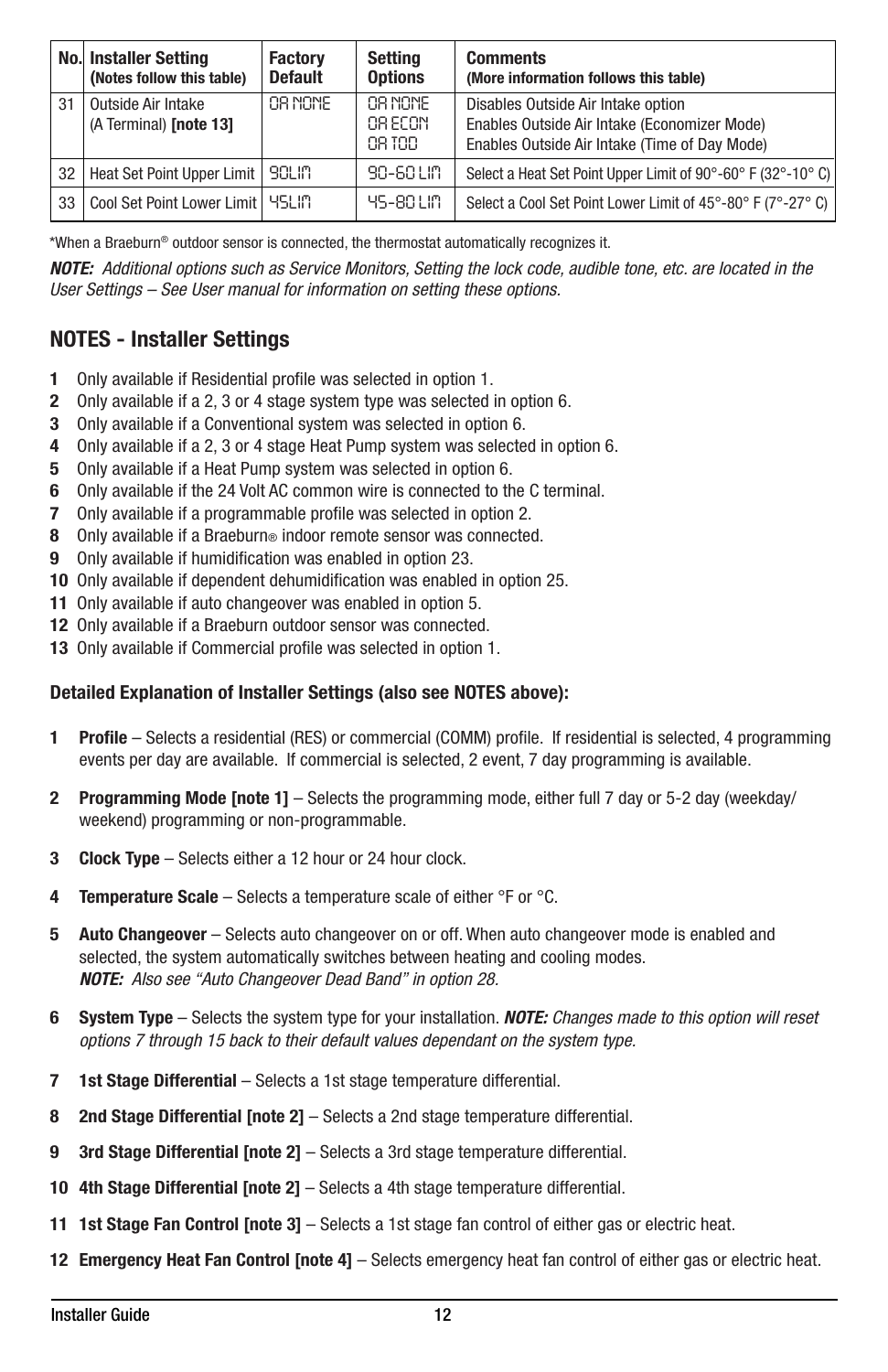- 13 Reversing Valve [Note 5] Selects the output state of the O/B terminal. Select O for this terminal to be active in the cool mode or select B for this terminal to be active in the heat mode.
- 14 Auxiliary Fossil Fuel Heat Pump Control [note 4] When set to electric (AE AUX), both the compressor (1st stage) and auxiliary stage(s) will run when a call for auxiliary heat is made. When set to gas (AG AUX), the compressor stage(s) will be locked out one minute after a call for auxiliary heat. *NOTE: This option can be overridden if setting an auxiliary heat balance point in Option 30.*
- 15 Compressor Power Outage Protection [notes 3, 6] Selects power outage protection on or off. When enabled, this thermostat will provide cold weather compressor protection by locking out the compressor stage(s) of heating for a period of time after a power outage greater than 60 minutes.
- 16 AC Power Interrupt Warning Inote 61 When enabled, the thermostat will display an outage warning when AC power to the thermostat is lost.
- 17 Short Cycle Protection Selects the number of minutes the cooling compressor will be locked out after turning off. This short cycle protection is also active in the heat mode if a heat pump system was selected in Option 6.
- 18 Residual Cooling Fan Delay Selects a delay for the system fan after the cooling compressor has turned off. This delay will help remove the remaining cool air out of the ductwork providing additional efficiency.
- 19 Circulating Fan Lock When enabled, the only user fan options available are ON and CIRC (Circulation). The AUTO option is not available with this option enabled.
- 20 Adaptive Recovery Mode (early recovery) [note  $7$ ]  $-$  Enables or disables the ARM<sup>™</sup> (adaptive recovery mode) feature. During ARM, room temperature is recovered by turning on the heating or cooling before the end of the set back period. The set point temperature is changed to that of the upcoming program temperature.
- 21 Indoor Remote Sensor Control Inote  $81 -$  If a Braeburn<sup>®</sup> indoor remote sensor is connected during installation, the thermostat will automatically detect the sensor. When an indoor sensor is detected, you may select between thermostat only (I SENS), remote sensor only (E SENS) or combining the thermostat and the remote sensor (A SENS). *NOTE: This option does not apply to a Braeburn outdoor sensor. When an outdoor sensor is connected the thermostat automatically recognizes it and no further configuration is necessary.*
- 22 Lockout Security Level Selects the level of keypad lockout when the thermostat is locked. Level 2 locks the entire thermostat (including the front reset button). Level 1 locks everything except the SpeedBar® allowing for up and down temperature adjustment. *NOTE: The lock code is set in the User Settings mode (see User Manual).*
- 23 Humidification Mode For use with an external humidifier. Selects between disabling humidification (OFF), dependant control (DEP) or independent control (IND). The DEP setting controls humidification only during a call for heating. The IND setting allows humidification output in the heat mode, but does not require a call for heating. *NOTE: It is recommended that the IND setting only be used with systems designed for low air temperature humidification such as steam humidification. Always ensure the heat exchanger or other system parts are not exposed to excess water from condensation or other sources. When there is any doubt, use the OFF or DEP setting.*
- 24 Auto Humidity Set Point Limit [notes 9, 11] Select between turning the automatic humidity set point limit to auto (AUTO) or manual (MAN). When AUTO is selected, humidity control is provided automatically based on the outdoor temperature. Selecting MAN allows you to manually control the level of humidity.
- 25 Dehumidification Selects between dehumidification disabled (OFF), dependent dehumidification (DEP) or independent dehumidification (IND). (DEP) If the humidity level is above the humidity set point, cooling stays on until the humidity level drops below the set point or when the over cooling limit is reached in installer setting 26. (IND) For use with an external dehumidifier. When the humidity level rises above the dehumidification set point, both the G (Fan) and D terminals are activated. Installer setting 27 sets if D is normally active or inactive.
- 26 Dehumidification Over Cooling Limit [note 10] Select the number of degrees the system is allowed to over cool in attempting to reduce humidity.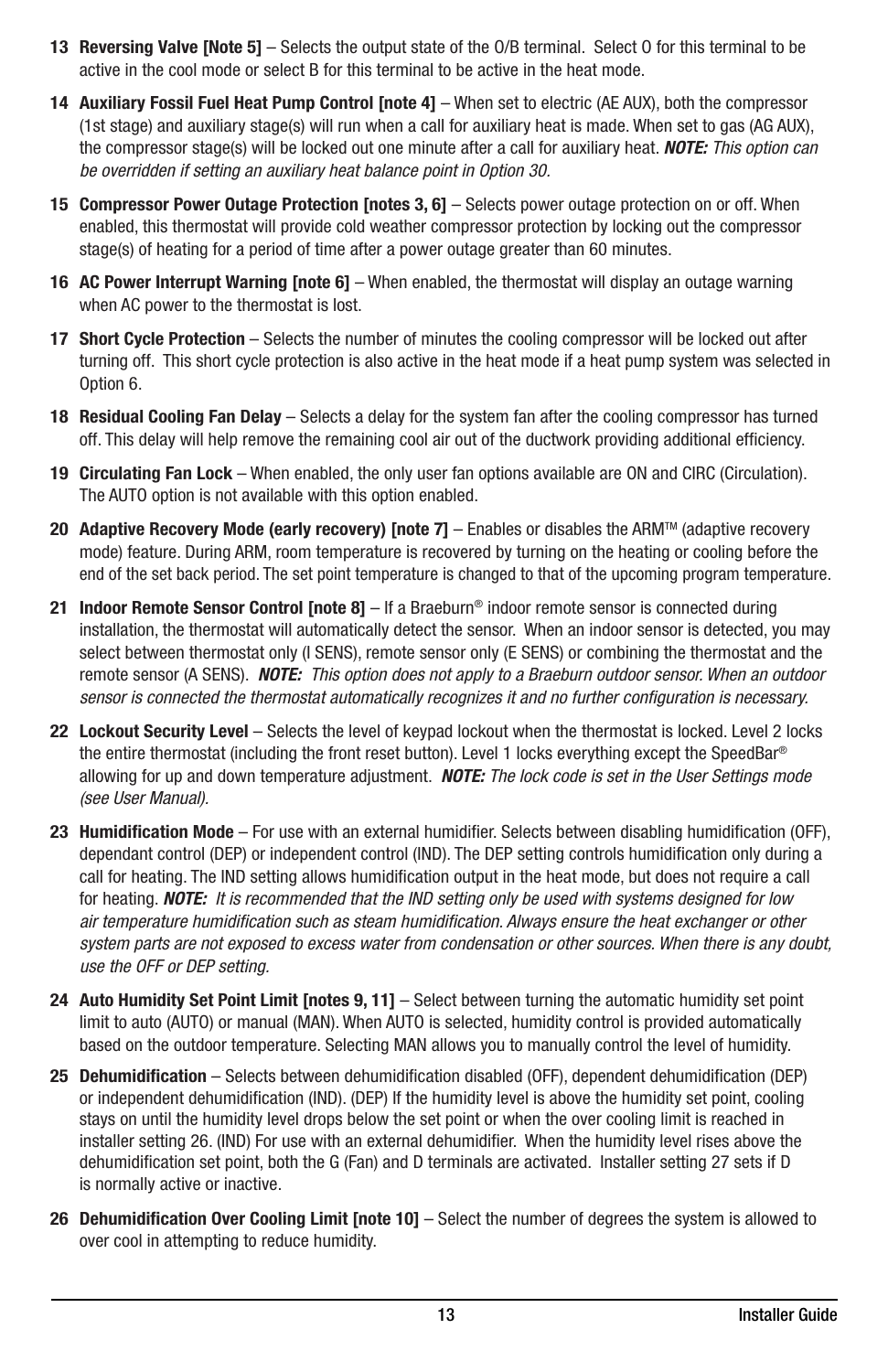- 27 Dehumidification Terminal (D) Output Select normally inactive relay (NI) or a normally active (NA) relay. This setting can be used in independent or dependent modes and can also be used for dehumidification fan speed control.
- 28 Auto Changeover Dead Band [note 11] When Auto Changeover mode is enabled in option 5 and selected, the system automatically switches between heating and cooling when the room temperature meets the normal criteria for either a heating or cooling call. There is a forced separation (dead band) between the heating and cooling set points so the systems do not work against each other. This option selects the amount of this dead band in degrees with the default being  $3^\circ$  F.

| <b>Dehumidification</b><br><b>Over Cooling Limit</b> | <b>Allowable</b><br><b>Dead Band</b> |  |  |
|------------------------------------------------------|--------------------------------------|--|--|
| Dehumidification<br>not enabled                      | 2, 3, 4 or 5°F (1, 2 or 3°C)         |  |  |
| $1^{\circ}$ F (.5 $^{\circ}$ C)                      | 3, 4 or 5°F (1, 2 or 3°C)            |  |  |
| $2^{\circ}$ F (1.0 $^{\circ}$ C)                     | 4 or 5°F (2 or 3°C)                  |  |  |
| $3^{\circ}$ F (1.5 $^{\circ}$ C)                     | $5^\circ$ F (3 $^\circ$ C)           |  |  |

- 29 Compressor Balance Point [notes 4,  $12$ ]  $-$  Locks out the use of the compressor heat stage when the outside air temperature is less than the selected setting of 15° F to 50° F (-9° C to 10° C).
- 30 Auxiliary Heat Balance Point [notes 4, 12] Locks out the use of the auxiliary heat stage when the outside air temperature exceeds the selected setting of 70° F to 40° F (21° C to 4° C). *NOTE: This balance point overrides the fossil fuel compressor lockout in option 14. If this option is set to gas and the outdoor*
- 31 Outside Air Intake [note 13] Selects economizer control options. Select between disabled (NONE), economizer mode (ECON) and time of day (TOD) mode.

| <b>Time Step / Override</b> | <b>Cooling Call</b> | <b>External Air Output (A)</b> |                     |                 |  |
|-----------------------------|---------------------|--------------------------------|---------------------|-----------------|--|
|                             |                     | <b>Economizer</b><br>Mode      | Time of<br>Day Mode | <b>Disabled</b> |  |
| Occupied                    | YES or NO           | 0N                             | 0N                  | 0FF             |  |
| Unoccupied                  | YES                 | 0N                             | 0FF                 | 0FF             |  |
|                             | NO.                 | 0FF                            | 0FF                 | 0FF             |  |
| Override                    | YES or NO           | 0N                             | 0N                  | 0FF             |  |

| <b>Time Step / Override</b> | <b>Heating Call</b> | <b>External Air Output (A)</b> |                     |                 |  |
|-----------------------------|---------------------|--------------------------------|---------------------|-----------------|--|
|                             |                     | <b>Economizer</b><br>Mode      | Time of<br>Day Mode | <b>Disabled</b> |  |
| Occupied                    | YES or NO           | 0N                             | 0N                  | 0FF             |  |
| Unoccupied                  | <b>YES</b>          | 0FF                            | 0FF                 | 0FF             |  |
|                             | NO.                 | 0FF                            | 0FF                 | 0FF             |  |
| Override                    | YES or NO           | 0N                             | 0N                  | 0FF             |  |

- 32 Heat Set Point Upper Limit Selects the heating set point upper adjustment limit.
- 33 Cool Set Point Lower Limit Selects the cooling set point lower adjustment limit.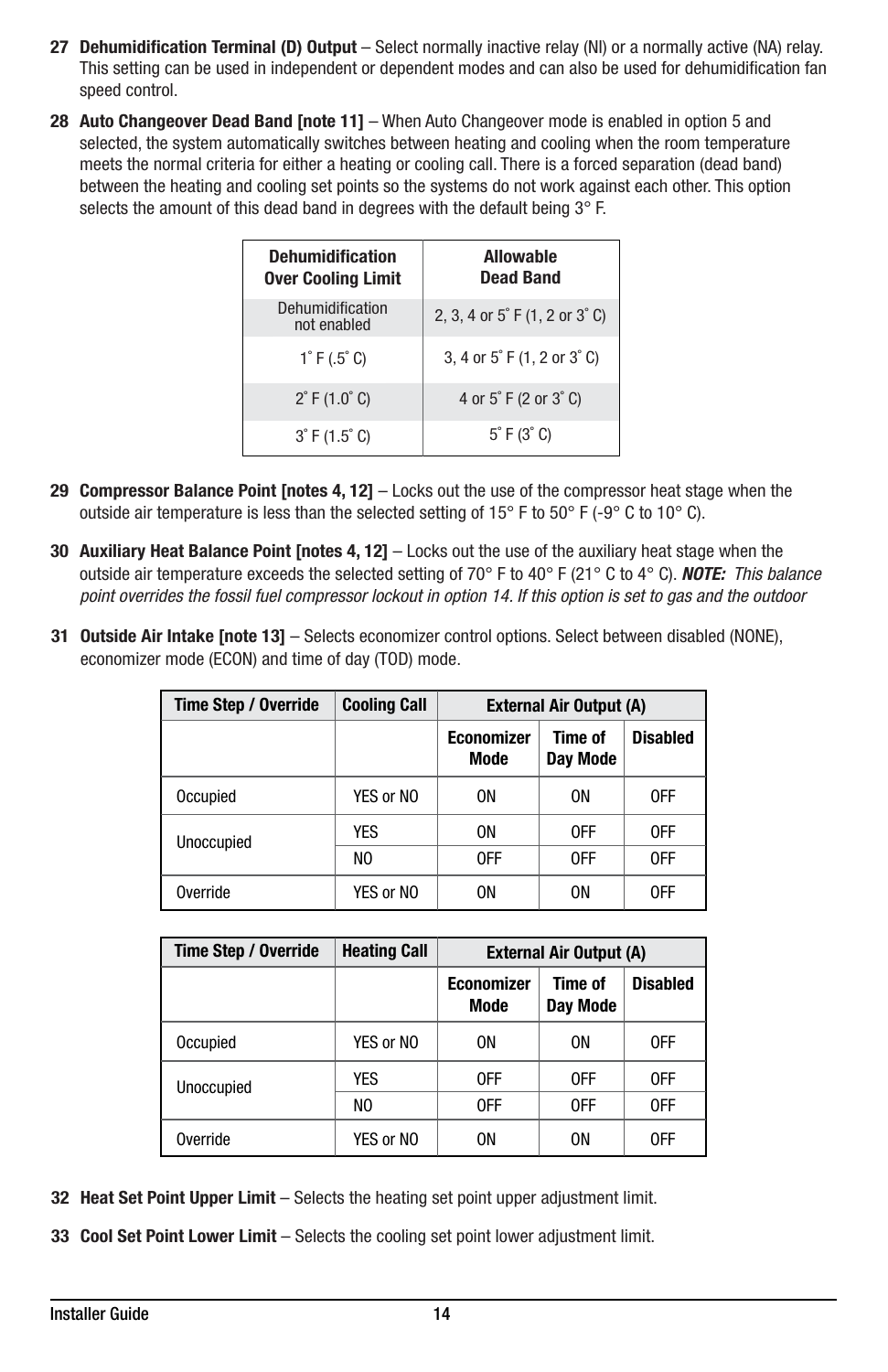## 5 System Testing

## Warning *Read Before Testing*

- Do not short (or jumper) across terminals on the gas valve or at the heating or cooling system control board to test the thermostat installation. This could damage the thermostat and void the warranty.
- Do not select the COOL mode of operation if the outside temperature is below 50º F (10º C). This could possibly damage the controlled cooling system and may cause personal injury.
- This thermostat includes an automatic compressor protection feature to avoid potential damage to the compressor from short cycling. When testing the system, make sure to take this delay into account.

*NOTE: The compressor delay can be bypassed by pressing the reset button on the front of the thermostat. All user settings will be returned to factory default, however all Installer settings will remain as originally programmed in section 4.*

- 1 Touch the **SYSTEM** TouchPad until the thermostat is in HEAT mode.
- 2 Using the SpeedBar® raise the set temperature a minimum of 3 degrees above the current room temperature. The system should start within a few seconds. With a gas heating system, the fan may not start right away.
- 3 Touch SYSTEM until the thermostat is in the OFF mode. Allow the heating system to fully shut down.
- 4 Touch SYSTEM until the thermostat is in the COOL mode.
- 5 Using the SpeedBar lower the set temperature a minimum of 3 degrees below the current room temperature. The system should start within a few seconds (unless compressor short cycle protection is active – See note above).
- 6 Touch SYSTEM until the thermostat is in the OFF mode. Allow the cooling system to fully shut down.
- 7 Touch FAN until the thermostat is in FAN ON mode. The system fan should start within a few seconds.
- 8 Touch FAN until the thermostat is in FAN AUTO mode. Allow the system fan to turn off.
- 9 If the thermostat is controlling auxiliary equipment such as a humidifier, economizer, etc., adjust the thermostat settings to test these devices.